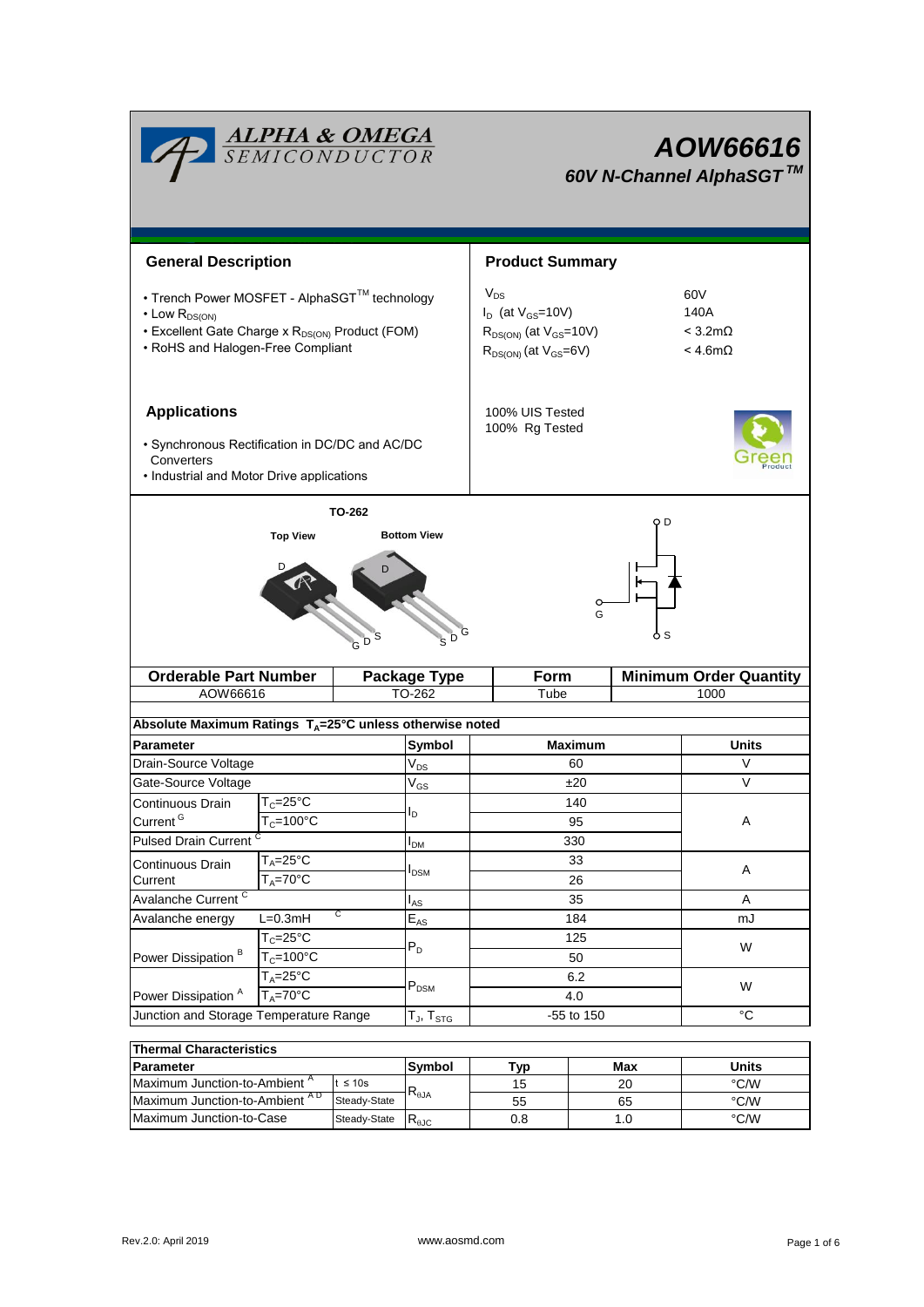

#### **Electrical Characteristics (TJ=25°C unless otherwise noted)**

| <b>Symbol</b>                          | <b>Parameter</b>                      | <b>Conditions</b>                                            |     |      | Max  | <b>Units</b> |  |  |  |
|----------------------------------------|---------------------------------------|--------------------------------------------------------------|-----|------|------|--------------|--|--|--|
| <b>Typ</b><br><b>STATIC PARAMETERS</b> |                                       |                                                              |     |      |      |              |  |  |  |
| $BV_{DSS}$                             | Drain-Source Breakdown Voltage        | $I_D = 250 \mu A$ , $V_{GS} = 0V$                            | 60  |      |      | $\vee$       |  |  |  |
| $I_{DSS}$                              | Zero Gate Voltage Drain Current       | $V_{DS}$ =60V, $V_{GS}$ =0V                                  |     |      | 1    | μA           |  |  |  |
|                                        |                                       | $T_i = 55^{\circ}C$                                          |     |      | 5    |              |  |  |  |
| l <sub>GSS</sub>                       | Gate-Body leakage current             | $V_{DS} = 0V$ , $V_{GS} = \pm 20V$                           |     |      | ±100 | nA           |  |  |  |
| $\rm V_{GS(th)}$                       | Gate Threshold Voltage                | $V_{DS} = V_{GS}$ , $I_D = 250 \mu A$                        | 2.4 | 2.9  | 3.4  | $\vee$       |  |  |  |
| $R_{DS(ON)}$                           |                                       | $V_{GS}$ =10V, $I_{D}$ =20A                                  |     | 2.5  | 3.2  | $m\Omega$    |  |  |  |
|                                        | Static Drain-Source On-Resistance     | $T_J = 125$ °C                                               |     | 4.0  | 5.1  |              |  |  |  |
|                                        |                                       | $V_{GS}$ =6V, $I_D$ =20A                                     |     | 3.4  | 4.6  | $m\Omega$    |  |  |  |
| $g_{FS}$                               | <b>Forward Transconductance</b>       | $V_{DS}$ =5V, I <sub>D</sub> =20A                            |     |      |      | S            |  |  |  |
| $V_{SD}$                               | Diode Forward Voltage                 | $IS=1A, VGS=0V$                                              |     | 0.7  | 1    | V            |  |  |  |
| ıs.                                    | Maximum Body-Diode Continuous Current |                                                              |     | 135  | A    |              |  |  |  |
|                                        | <b>DYNAMIC PARAMETERS</b>             |                                                              |     |      |      |              |  |  |  |
| $C_{\underline{\text{iss}}}$           | Input Capacitance                     |                                                              |     | 2870 |      | pF           |  |  |  |
| $C_{\rm oss}$                          | <b>Output Capacitance</b>             | $V_{GS}$ =0V, $V_{DS}$ =30V, f=1MHz                          |     | 940  |      | pF           |  |  |  |
| $C_{rss}$                              | Reverse Transfer Capacitance          |                                                              |     | 38   |      | pF           |  |  |  |
| $R_g$                                  | Gate resistance                       | $f = 1$ MHz                                                  | 0.6 | 1.25 | 1.9  | Ω            |  |  |  |
| <b>SWITCHING PARAMETERS</b>            |                                       |                                                              |     |      |      |              |  |  |  |
| $Q_q(10V)$                             | <b>Total Gate Charge</b>              |                                                              |     | 42.5 | 60   | nC           |  |  |  |
| $\mathsf{Q}_{\mathsf{gs}}$             | Gate Source Charge                    | $V_{GS}$ =10V, $V_{DS}$ =30V, $I_D$ =20A                     |     | 12   |      | nC           |  |  |  |
| $Q_{gd}$                               | Gate Drain Charge                     |                                                              |     | 10   |      | nC           |  |  |  |
| $Q_{\text{oss}}$                       | Output Charge                         | $V_{GS}$ =0V, $V_{DS}$ =30V                                  |     | 54   |      | nC           |  |  |  |
| $t_{D(on)}$                            | Turn-On DelayTime                     |                                                              |     | 14.5 |      | ns           |  |  |  |
| $\mathfrak{t}_{\mathsf{r}}$            | Turn-On Rise Time                     | $V_{GS}$ =10V, $V_{DS}$ =30V, R <sub>L</sub> =1.5 $\Omega$ , |     | 15.5 |      | ns           |  |  |  |
| $t_{D(off)}$                           | <b>Turn-Off DelayTime</b>             | $R_{\text{GFN}} = 3\Omega$                                   |     | 33   |      | ns           |  |  |  |
| $\mathfrak{t}_{\mathsf{f}}$            | Turn-Off Fall Time                    |                                                              |     | 12.5 |      | ns           |  |  |  |
| $\mathfrak{t}_{\text{rr}}$             | Body Diode Reverse Recovery Time      | $I_F = 20A$ , di/dt=500A/ $\mu$ s                            |     | 26   |      | ns           |  |  |  |
| $Q_{rr}$                               | Body Diode Reverse Recovery Charge    | $I_F$ =20A, di/dt=500A/ $\mu$ s                              |     | 87   |      | nC           |  |  |  |

A. The value of R<sub>0JA</sub> is measured with the device mounted on 1in<sup>2</sup> FR-4 board with 2oz. Copper, in a still air environment with T<sub>A</sub> =25°C. The Power dissipation P<sub>DSM</sub> is based on R <sub>0JA</sub> t≤ 10s and the maximum allowed junction temperature of 150°C. The value in any given application depends on the user's specific board design.

B. The power dissipation P<sub>D</sub> is based on T<sub>J(MAX)</sub>=150°C, using junction-to-case thermal resistance, and is more useful in setting the upper dissipation limit for cases where additional heatsinking is used.

C. Single pulse width limited by junction temperature  $T_{J(MAX)}$ =150°C.

D. The  $R_{AJA}$  is the sum of the thermal impedance from junction to case  $R_{AJC}$  and case to ambient.

E. The static characteristics in Figures 1 to 6 are obtained using <300 $\mu$ s pulses, duty cycle 0.5% max.

F. These curves are based on the junction-to-case thermal impedance which is measured with the device mounted to a large heatsink, assuming a maximum junction temperature of  $T_{J(MAX)}$ =150°C. The SOA curve provides a single pulse rating.

G. The maximum current rating is package limited.

H. These tests are performed with the device mounted on 1 in<sup>2</sup> FR-4 board with 2oz. Copper, in a still air environment with T<sub>A</sub>=25°C.

APPLICATIONS OR USE AS CRITICAL COMPONENTS IN LIFE SUPPORT DEVICES OR SYSTEMS ARE NOT AUTHORIZED. AOS DOES NOT ASSUME ANY LIABILITY ARISING OUT OF SUCH APPLICATIONS OR USES OF ITS PRODUCTS. AOS RESERVES THE RIGHT TO IMPROVE PRODUCT DESIGN,FUNCTIONS AND RELIABILITY WITHOUT NOTICE.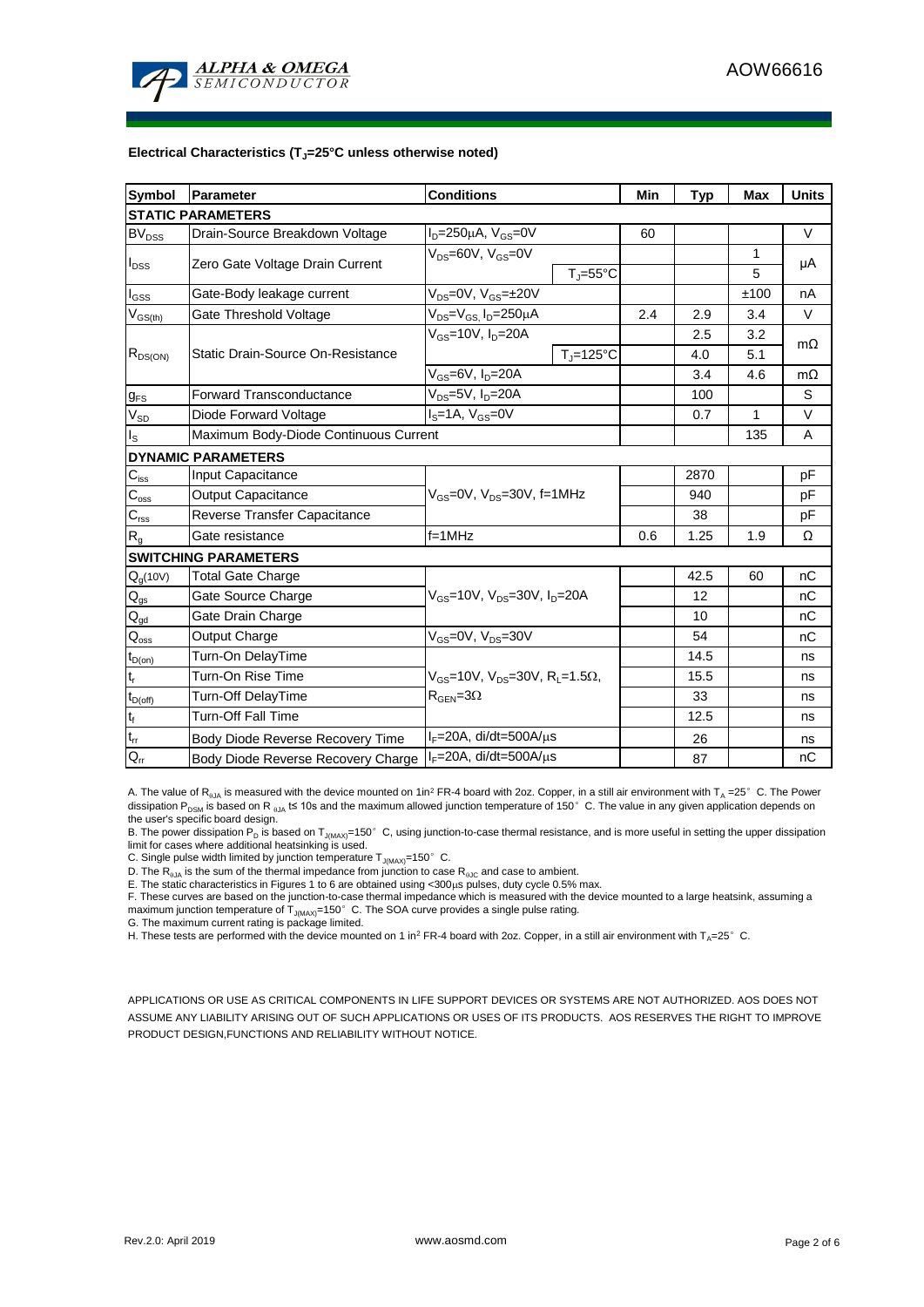

### **TYPICAL ELECTRICAL AND THERMAL CHARACTERISTICS**

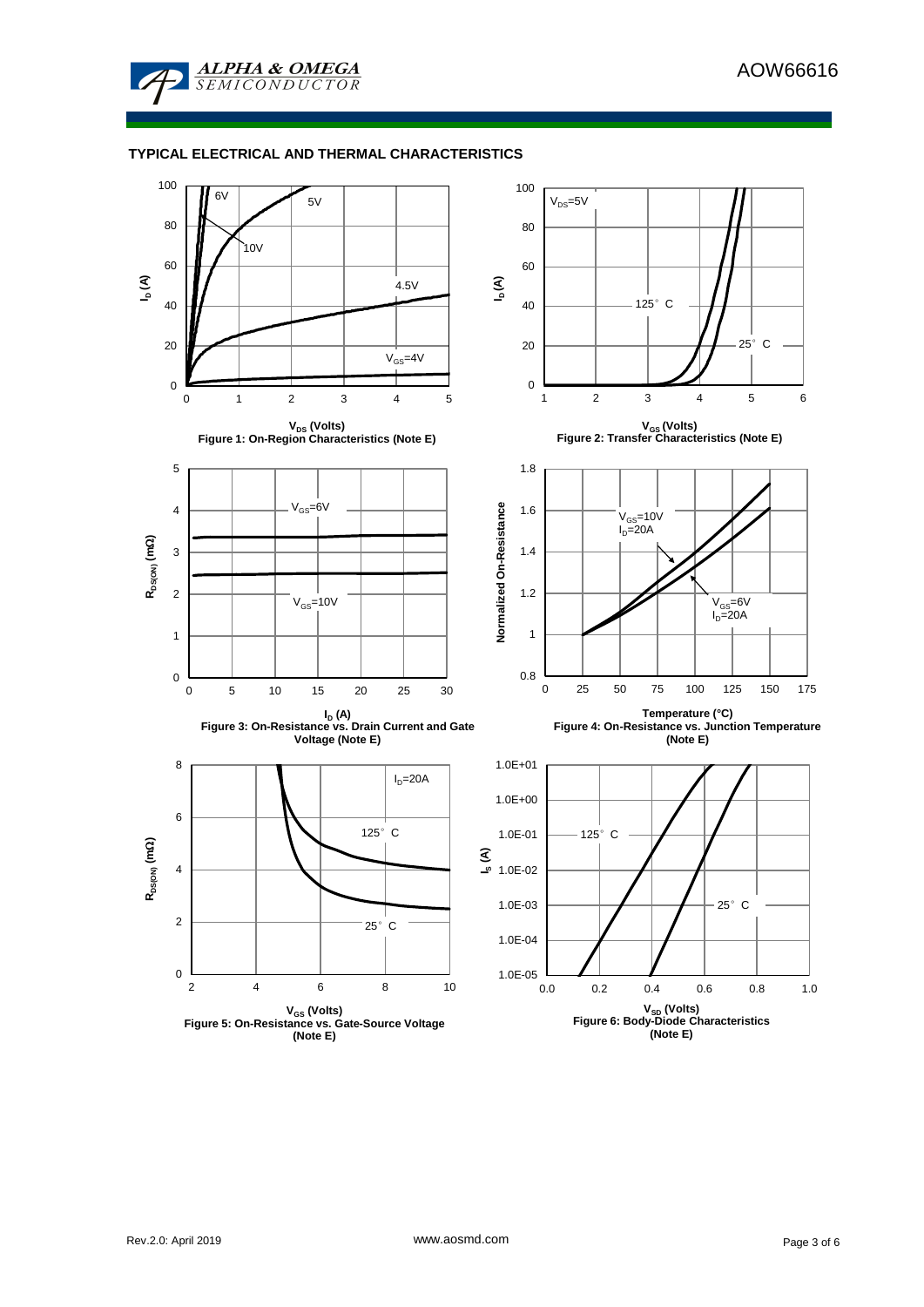

### **TYPICAL ELECTRICAL AND THERMAL CHARACTERISTICS**

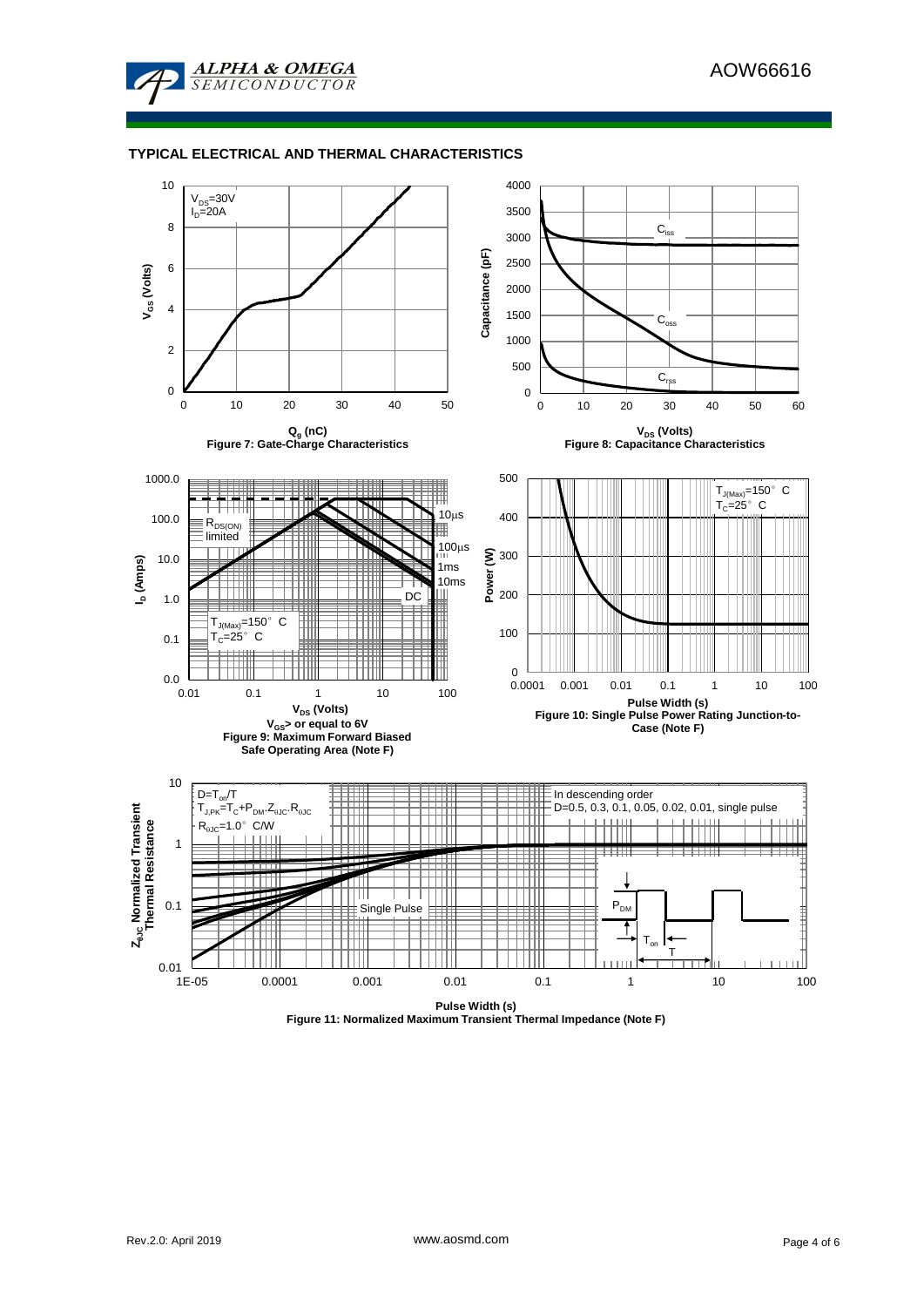

### **TYPICAL ELECTRICAL AND THERMAL CHARACTERISTICS**



**Figure 16: Normalized Maximum Transient Thermal Impedance (Note H)**